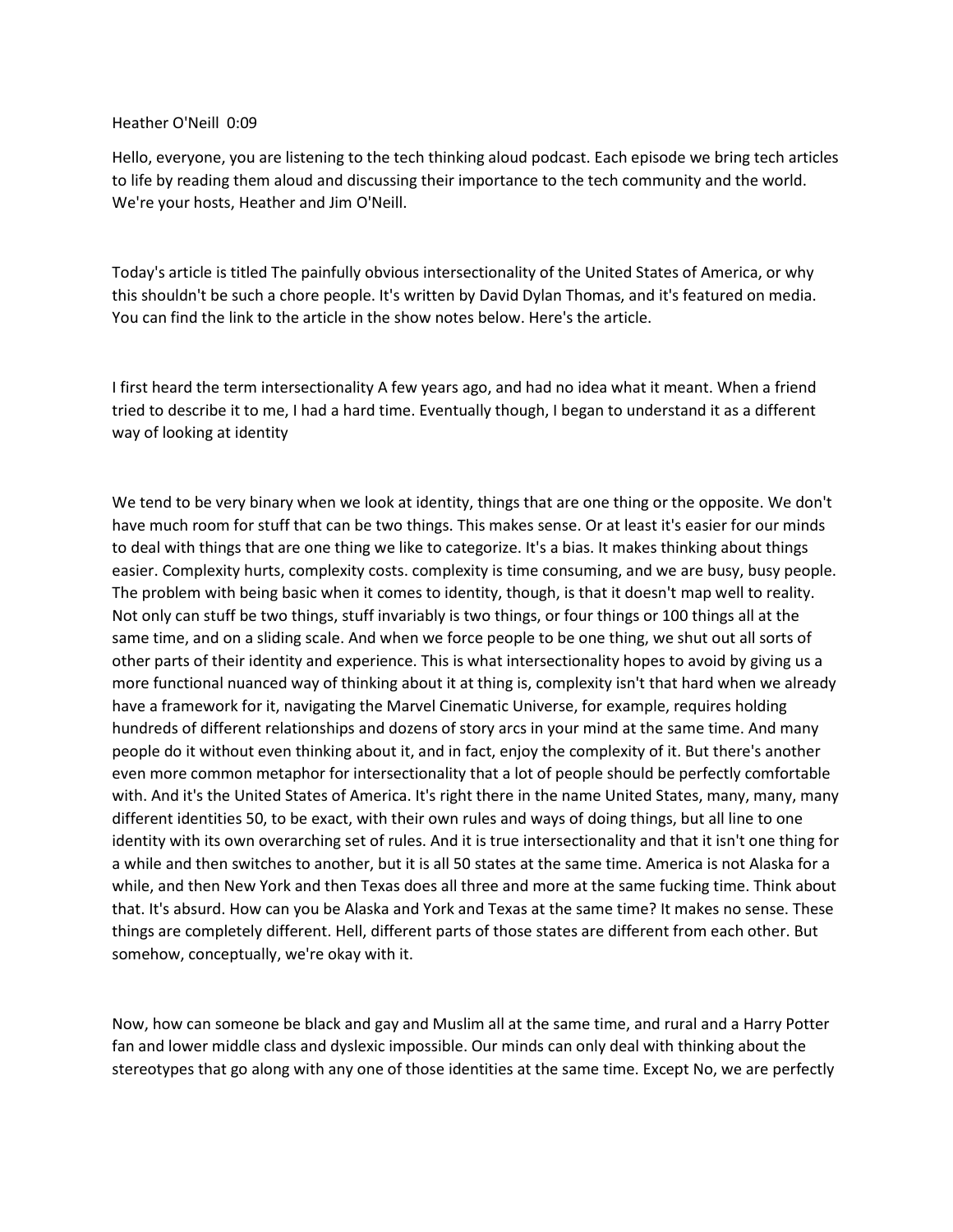capable of simultaneously understanding all of those identities as one identity. I submit that any one of us should be able to handle at least 50 different identities for any one person, including ourselves.

And America isn't just a little intersectional. It's a lot. I was at a conference with a group of friends, one of whom was in America for the first time, and had planned out a handful of states to visit, which brought up some of the following questions. If you wanted someone to get a sense of America, but they could only visit three states, where would you send them? It's incredibly hard for you just isn't enough, how 10 barely scratches that. Even from a climate perspective, there are so many different possible experiences. Although to be fair, Alaska and Hawaii are responsible for half of that ship. We contain multitudes. And America is uniquely suited to cater to the idea of intersectionality. It's just that it chooses not to for the most part, but even the government is this weird, simultaneous existence of executive, legislative and judicial identities, some of whom are elected by one of the most intersectional groups of identities ever assembled. We get to actually kick ass at enabling and celebrating and our sectionality, if we just read the damn manual once in a while.

Which is not to say that we're always happy about our intersectionality quite the contrary, but we do understand it. Texas may not be very happy that New York is not Texas, but it's still America. But at least it understands conceptually that New York is another identity that America contains. They don't literally think it's a different country. Okay, maybe some of the time. And here's the thing, we're only going to get more intersectional. Generation Z is by far the most diverse group of young ladies we've managed to produce yet, and perhaps not coincidentally, on track to become the largest on the planet. The future is intersectional.

So the next time and American you know, is having trouble with the whole concept of intersectionality just remind them that they are a citizen of an intersectional. Country, a country founded on and that values, at least conceptually, the idea of intersectionality otherwise, we would have just made it one damn state.

That article was written by David Dylan Thomas, a content strategist and movie buff. Their website is daviddylanthomas.com. And they're available to talk on twitter at movie underscore London. Thank you.

Hey, everyone. Welcome to tech thinking aloud. And thanks for listening to that article. We're very excited today to be here with David Dylan Thomas, who wrote the article that you just heard. David, thanks for joining us today. Can you tell us a little bit about yourself your background and what led you to write the article?

David Dylan Thomas 6:40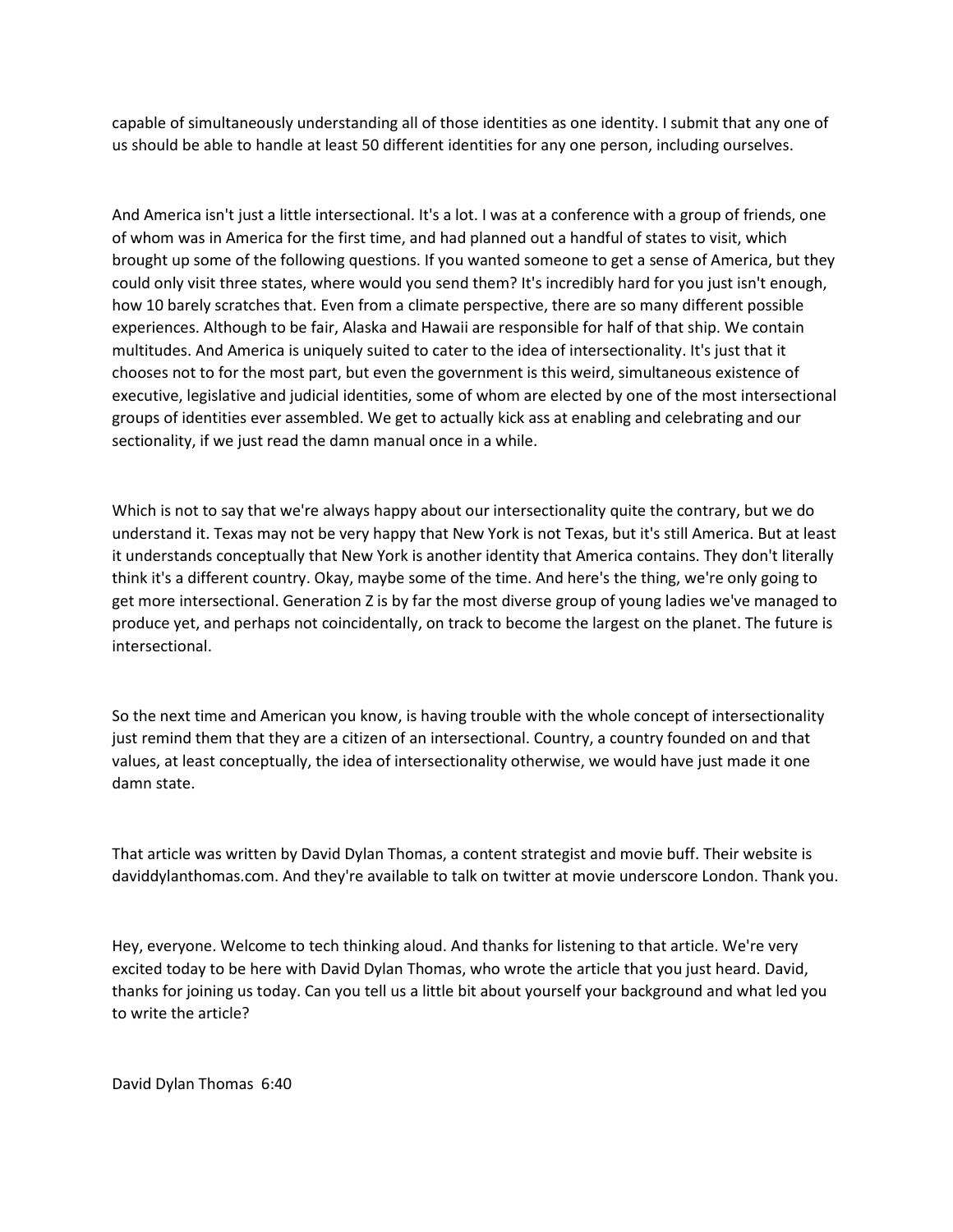Sure, and thanks for for having me on. So I am the principal content strategy at Think Company. It's an experience design firm. And I also have a podcast about cognitive bias. So I spent a lot of time thinking about the intersection of tech and bias. This particular article, I wish I had a better story but what happens is I'll get ideas for, you know, stories or articles. And I'll very quickly go to my medium account, you know, click on new story, write a title and a brief synopsis. And then like, move on, because I really have time to write the article just then. So I've got like 50 unpublished, like ideas, right? I use my medium is my idea log. And for whatever that is kind of ask them actually, let's it's the only way I can keep track. Right. So So I went back, you know, I guess in the spring, and every now and then when I do have time, I kind of like, browse through the titles, and I'll see one that catch me I'm like, Oh, yeah, I want to write about that. And it probably won't take too long. So I can't tell you why that particular one sparked my eye when it did. But it was one of those moments of like, Oh, yeah, the US is kind of intersectional like at its core. I someone read an article about that. And then I, you know, made the little note in medium and then eventually came back to it.

### Heather O'Neill 7:51

I really love that. I might have to try that because what I do to keep track of all my ideas is I write them on sticky notes and I stick them on, like a bulletein board behind my computer, and then if they don't fall off, eventually I write them. So... not always the best method, but it works for now, I guess so, really loved the concept of United States as being intersectional. But one thing that stood out to me or that I want to clarify, is what intersectionality actually is because you don't define it fully in your article. And it's actually comes from Kimberly Crenshaw, who coined the term back in 1989, to talk about the intersections of oppression and structures of power, specifically from a black woman's experience being both different from being a black man and a white woman, which, you know, is me and you. So the idea of when we use the analogy, United States, there's maybe two levels to think about. The first being that sometimes people can sort of be both Pennsylvania and American, right, that those multiple identities can coexist and overlap.

But then maybe the level underneath that is closer to what Kimberly Crenshaw was getting at, which is, people from Philly versus Pittsburgh, or Pittsburgh versus Omaha, are going to have different life experiences because of the way the power structures of those different state, local and federal governments intersect in their lives. So I guess my question to you is sort of like, does that fit with the analogy you were going for? Or does that sort of steamroller into something entirely different?

# David Dylan Thomas 9:28

Well, I think it's the next logical step, right? Because it's one thing to say that America in and of itself is, you know, coexisting multiply and cohabitating many multiple identities at the same time. So you know, it gives you a frame of reference to think about an individual as not just being black or not just being white, but being black and female and, you know, Native American and like just having having these multiple things at the same time. The next step, I think, with that as well, okay, well, then, you know,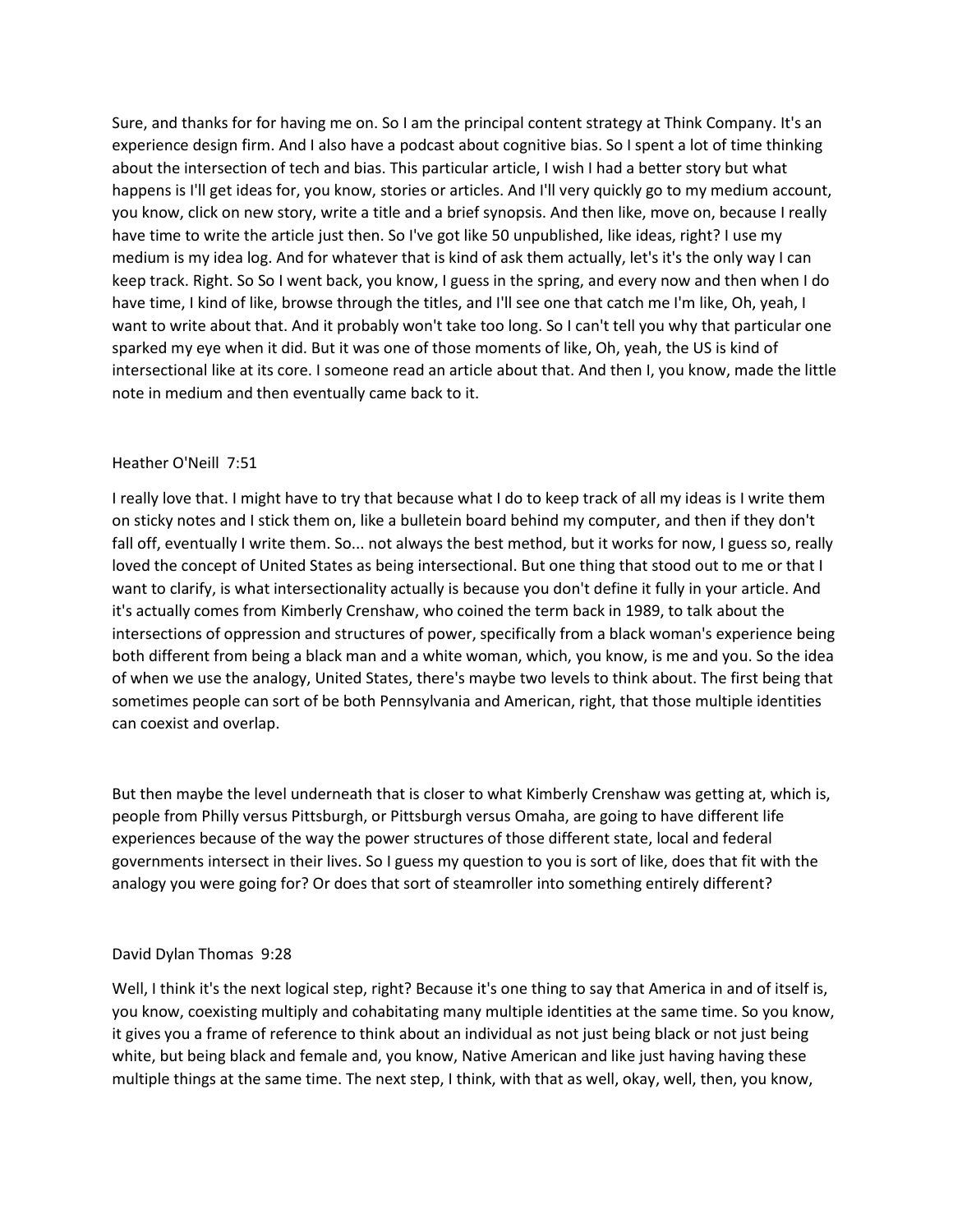what does that matter and it matters, you know very much when you're thinking about power and how power treats those identities.

And how that can be multiplicative, or you know, sometimes invisible, right. So, you know, the state is going to treat a black woman differently than a white man or than a, you know, a black man, right? I mean, one of my favorite examples is, you know, you think back to the civil rights movement, and you know, you'd have these sittings, and like, the women would be set to get coffee. Like, it's like, wait a minute, wait, what are we fighting for? You know. But, you know, that was a room full of black people, but some of them were men, and some of them are women. And even the black people had power structures, you know, within that group that defined what a woman was expected to do. So I think that's a very like, it makes. I didn't know that history. When I wrote the article. I was just trying to get my head around the basic concept, but that history, I think it makes perfect sense that that's where the history would originate because you don't notice those intersectionalities less the powers that be start to try to use them to, you know, manipulate you or have you in, huh,

Heather O'Neill 10:56

yeah, that makes a lot of sense. And I think

It sort of leads me to this follow up of like, what do people miss about the concept? If they see intersectionality is talking about identity, but don't include the realities of systemic oppression?

#### David Dylan Thomas 11:11

Yeah, I think that that that's a really good question, because I think that, you know, the first step, the first thing intersexuality is kind of trying to get you to understand is that is that notion of multiple multi multiple identities, like all coexisting at one time, but there's the then the kind of so what moment or the Okay, does that mean? I need to like treat you differently. People tend to be very self centered. When they think about these things. It's like, Oh, this is is this simply another version of PC? Right? Is this simply another way to police how I'm supposed to behave towards you? I think the next logical unnecessary step is to then let that become an understanding of like the systemic oppression. And that's way harder to see. Like, it's hard enough. You know what, we'll probably talk about bias a little later, but it's hard enough for me to look at you and understand you as a multi dimensional being right, like, you know, I see a white woman and all the stereotypes that go with that and

#### Unknown Speaker 12:00

Like, that's easy, right? It doesn't take a lot of effort for me to do that. The same way, it's really easy for me to look at your life and say, Well, your life must, obviously be the result of your choices. Right? That's a way easier story for me to handle, then Oh, your life is the result of your outcomes of the result of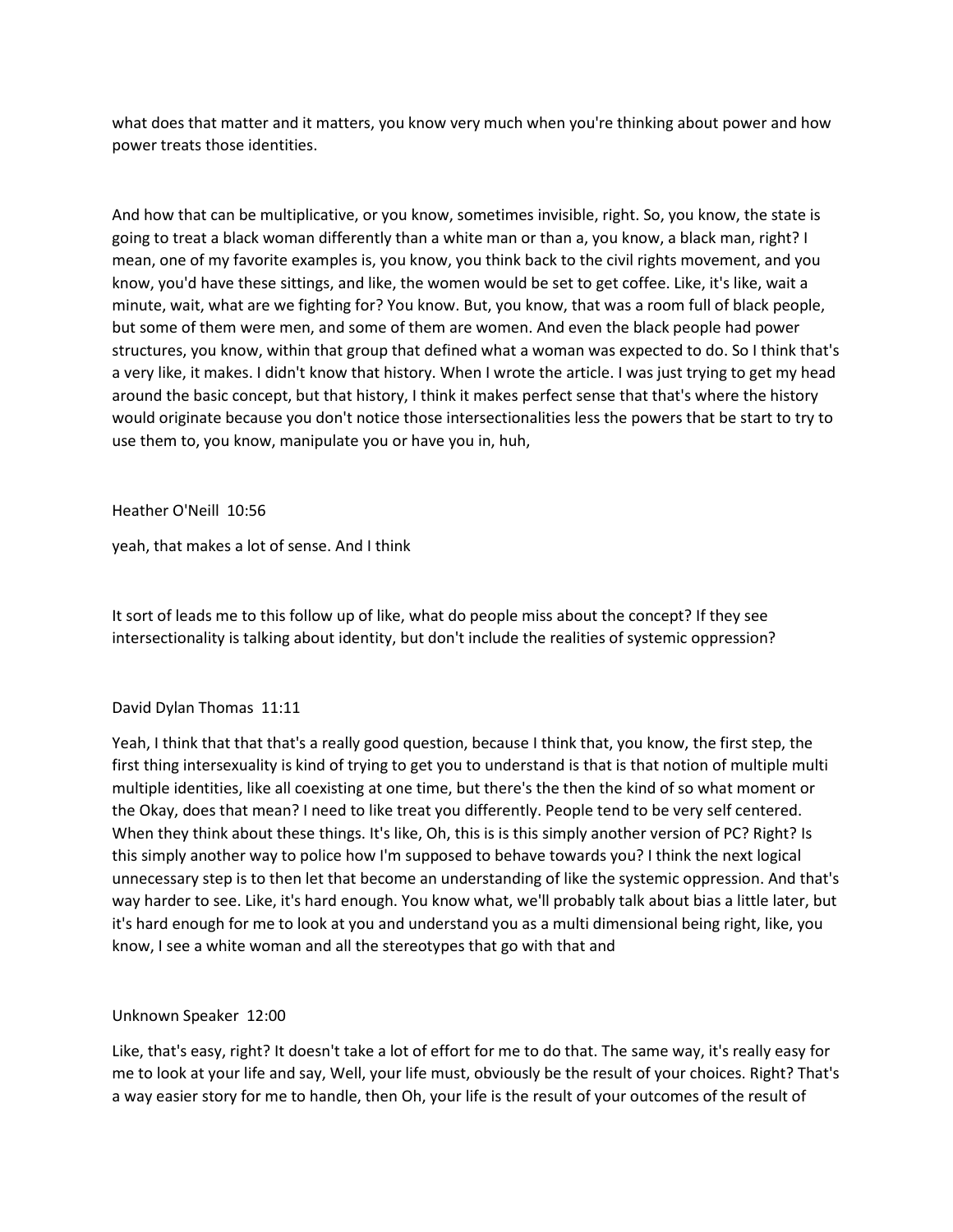many, many different systems that are all working out at the same time that have a stored precedence, right? That's a lot for me to handle. It's easier for me to just say, oh, you're an individual, and you make your own choices and your outcomes are your own DNA. Like why do I have to think about intersectionality? And even if you do get me to think about that all Why should I bother than thinking about systems of oppression? That's way more than I signed on for you don't I mean?

### Heather O'Neill 12:37

Yeah, absolutely. But I think it's so important because, like, I look at my life and and you know, as I've grown as a person, and as I've learned about intersectionality, and systems of oppression and being white, I see a lot of ways in which, you know, being white has really benefited me, even though I'm a woman and I also faced oppression on that front and even though whatever you No other histories and experiences I have and the choices I make. There's a level of system that works in my favor without me having to do too much. And you know, the more I spend time digging into it, the more I can see that happen, but it is a lot of work. And it's hard. You can't just start there, right? This is years in the making, for me to understand that at least some of it.

### Unknown Speaker 13:21

Yeah, there's a there's a great exercise philosophical exercise called the veil of ignorance. And it goes back centuries, but the basic idea is, you know, the, the perfect society is one in which you'd be willing to enter into not knowing who you'd be in that society, right. And I think there's a nice Nexus there of intersectionality and systems of oppression, because, you know, let's say I entered that society. I don't know if I'm going to be a transgendered prisoner. Right? Like I can play right now, that is not you know, this particular society at this moment in history is not what I would like to enter like, you know, I would, I would, I would walk in with some pretty knowing some pretty I'd be treated very, very, very poorly, right? So If on the other hand, you know, the perfect society would be one where the systems of oppression that exist no matter who no matter what intersectionality space you occupy is only ever going to get so bad. Right. And that's sort of like how we that's a great, I think that's a great rubric for how we're defining is your society woke is their society, beneficial? Is their society giving, you know, is it compassionate? You know, can I can I come up with any, you know, roll the dice, or I guess, multiple roles of multiple times to come up with an identity and still come out, you know, in a good place?

#### Heather O'Neill 14:37

Yeah, and I think that's what a lot of people miss when we talk about these overnight successes or, you know, oh, you can do it too, is that it's not just about hard work, right? You can only work so hard and it won't matter. You know, I see a lot of tweets about things like, if you if hard work was enough, then every person with four jobs would be a millionaire and it's really so much about Other things that are not hard work, and it's not to say nobody works hard, but there's so much more at play.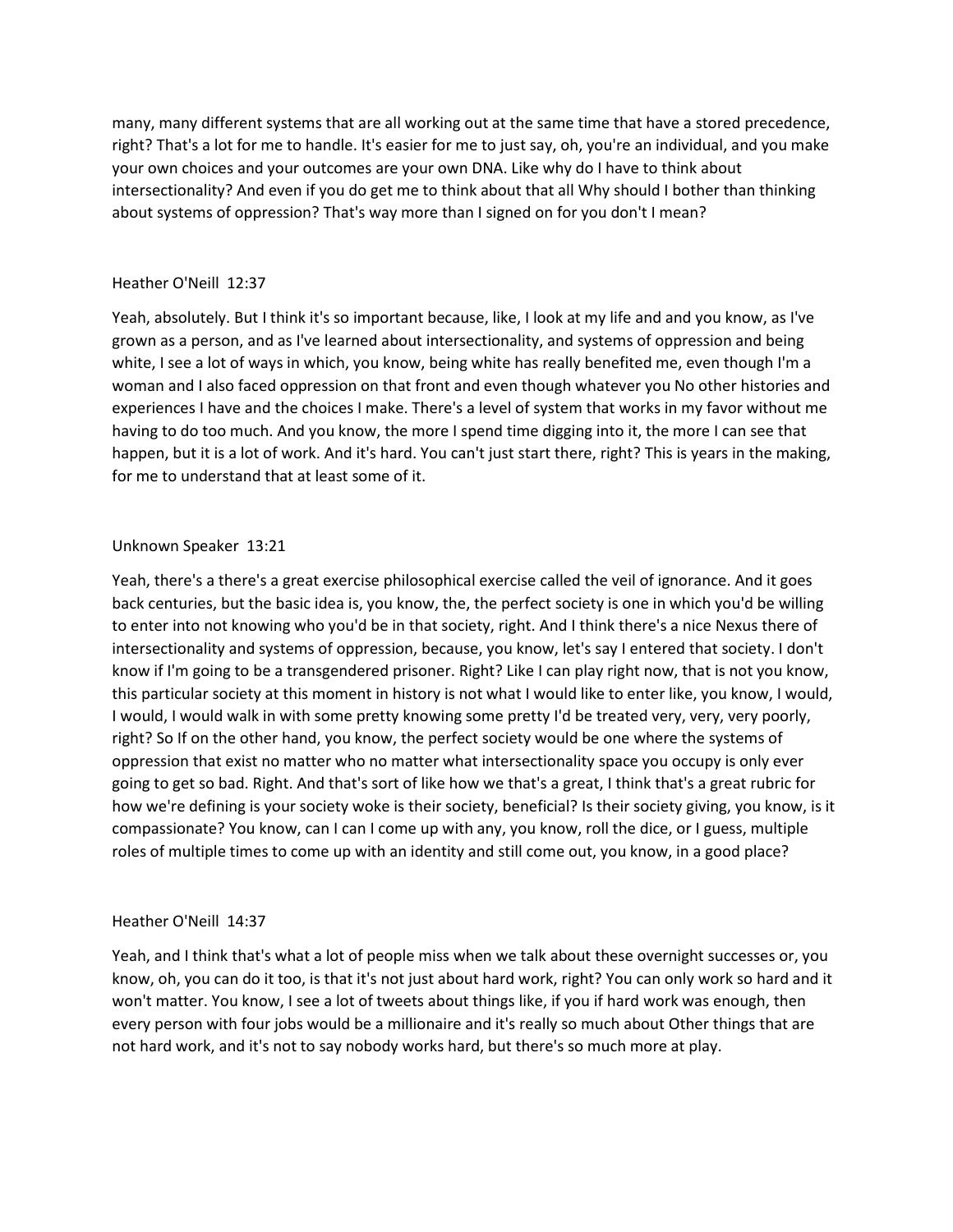#### Unknown Speaker 15:06

Yeah. And I think that I just literally finished reading an article earlier this afternoon that a psychologist Nancy Peter Peters Mary turned me on to. It's basically about how the created a mathematical model called the Athene afib model for trying to model inequality like coming up with a mathematical model for inequality, and they do all the formulas. And, you know, the best model is one that basically describes a system where like, all things being equal, right? Eventually, no matter what, no matter how you distribute the wealth initially, eventually, everybody like, everybody's money flows into the hands of a very few people, like an unbounded, unbounded, free market, you know, mathematically, right? If you just do the math and play it out over a long enough time, will result in ridiculous inequality, right. And it's really the luck of like to bring it back to luck. It's really the luck of the draw. So no matter how hard or the majority were That's irrelevant has nothing to do with the ultimate outcome. The ultimate outcome is who got the advantage first and who got who got a head start. And then think about, it's like the game monopoly. Like, if you get a head start and you haven't landed all the key spaces, you're eventually going to win. It's just a mathematical certainty. It has nothing to do with hard work and happen. It has much, much more to do with, did you come out ahead when you started?

#### Heather O'Neill 16:23

Which is funny, because when the game monopoly was invented, you'll find I know a lot of random trivia, but they actually invented it to show people why monopolies were bad. And so it was supposed to be this intentionally like, horrible game. And it's like one of the most popular games and it completely missed the mark in terms of actually demonstrating that.

#### Unknown Speaker 16:44

Well, the the story I heard because I love the story. The story was originally created by a woman. And there were two rounds that first round you play sort of like the original monopoly and it is this horrible monopolistic like look how terrible and nobody enjoys it, right? You're sitting there in this death row.

# David Dylan Thomas 17:00

24 hours to get all the all the points. But then there's a second round where you basically play it as a socialist. Like, they're all these new rules that get introduced about how property is distributed, and you actually have to pay taxes and you like it's a completely different game and like, way more enjoyable. And then some dude bought the game ripped out the second half, and then just sold it as monopoly. That seems accurate. Unfortunately, I don't know that part of that. I did know that it was initially built to be a commentary on why monopolies are bad. Oh, yeah, I want that socialist version. I know. I feel like someone wants to recreate it at somewhere.

Jim O'Neill 17:35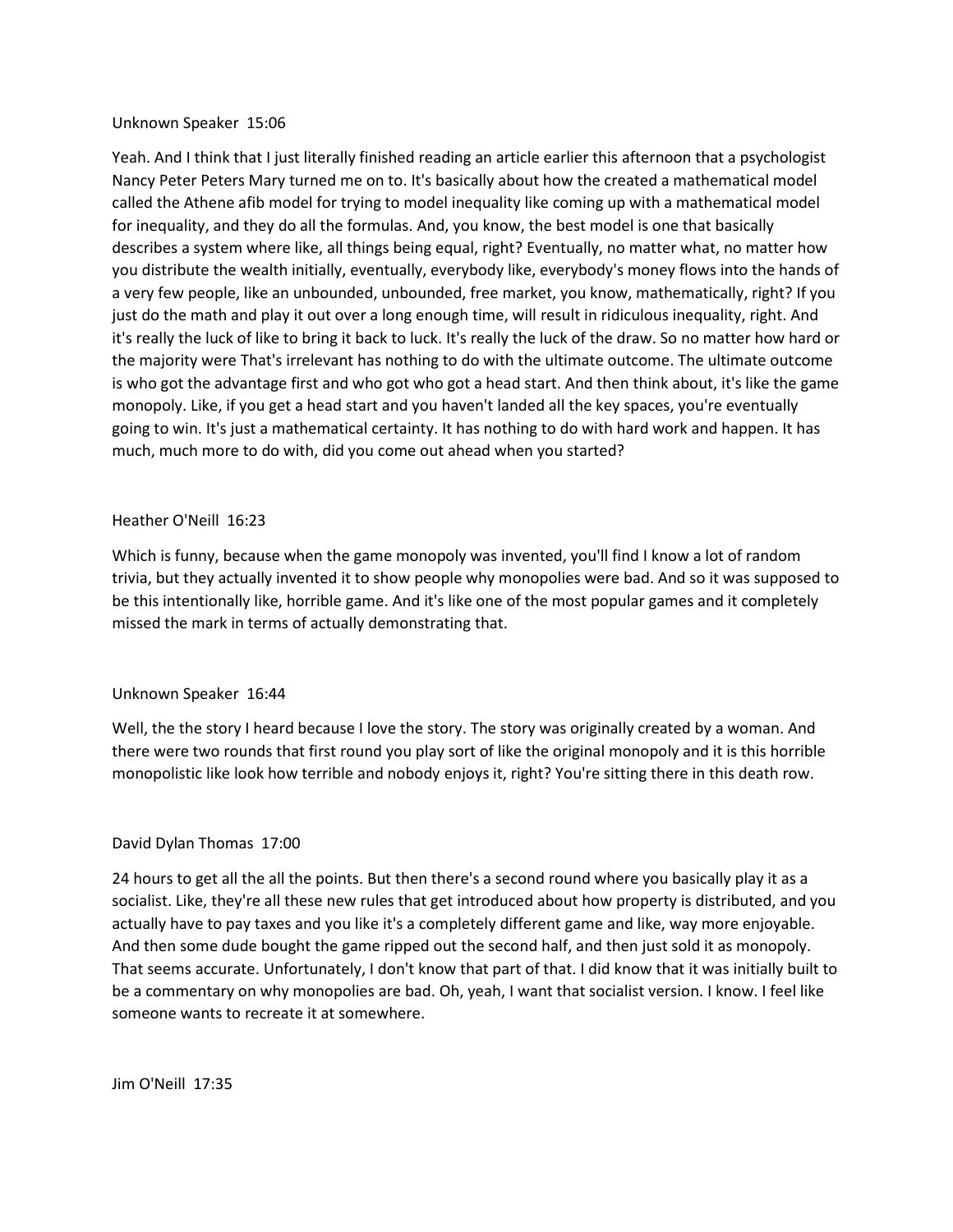I knew there was a reason somewhere why I like I prefer games that, you know, like, every turn, everybody gets stuff as opposed to one person getting stuff on their turn.

### David Dylan Thomas 17:44

Yeah. Yeah, there's a whole class now of cooperative games like pandemic where it's not about defeating each other. It's about nonzero sum. It's like we all need to band together to stop something happening.

### Jim O'Neill 17:54

I actually would love to go back to that. That so what moment David that you mentioned or

Earlier, because one of the reasons that we love this article and wanted to talk to you about it was to sort of unpack intersectionality further, in terms of not just how to understand it, but how to, you know, apply that understanding in your daily life. So, you know, we're a tech thinking aloud, and we and our listeners scripts in this tech and engineering product and design space. And so I was wondering, in that context, you know, maybe talking about your work or outside of work, if you prefer, where do you think your understanding of intersectionality kind of has the most impact, you know, day to day and what would you advise other people to consider about that?

# David Dylan Thomas 18:39

I mean, I think the the impact I think it has just on my thinking is to help me abandon simplicity or over simplifying things. So it makes it easier for me to realize it's a really bad idea to stereotype, right or to try to simplify a person down to what is immediately apparent about them.

And it gets me to think more deeply about the multiplicity of their personality, right? In my work, it makes me deeply suspicious of sort of demographic based personas. Right? Like so where I work we are, you know, pre diehard, like jobs to be done kind of methodology, folks. So when we when we like to think about persona, we don't like to think about your, you know, Japanese man from New Zealand, who's 30 years old and likes to drive race cars, like, No, I just want to know what you're trying to accomplish by using this product. And if you're trying to accomplish the same thing, as a six year old girl from Kansas, great, you're now in the same group, like, like that, to me is a more useful way of thinking about things than trying to like unpack your identity in the context of this thing. Like, I think that's really where the power structure thing becomes helpful. Because then you're thinking about I'm creating a product and putting something in the world. I need to think about the power structures, right and the people who are affected by those power structures and does this make that worse or better? I think that's a very useful context for the you know, power structure. Part of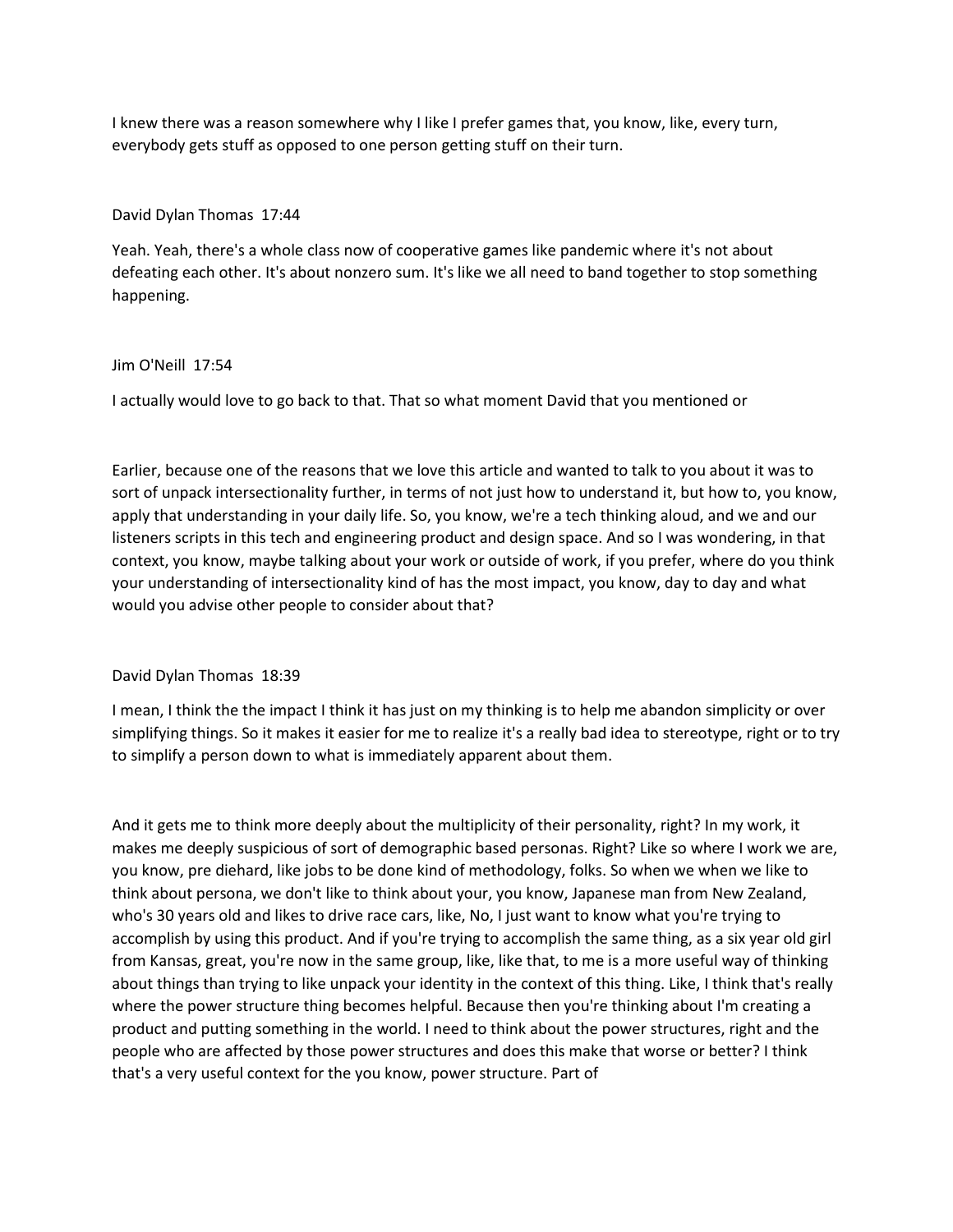intersectionality but like, when dealing with individuals, it just is a way of reminding myself that this individual is not like a unit. Right? It's not sort of all made out of the same elements. They are in fact, this, you know, it's like it's like those those planets and Star Wars movies that have exactly one, you know, topographical feature. Like they're the ice world or the swamp world. Like there's no planet, you know, in Star Wars that has lots of different biomes for some reason, like, that's the way we go around thinking about people's that their health or their day. Gobots like, no, they're like, earth, or even just, you know, a 60 mile radius of your own town, which probably has lots of different, you know, geographies. It's Yeah,

# Heather O'Neill 20:39

Yeah. And that's a great analogy a appreciate your Star Wars reference a lot more of a Star Trek than a Star Wars fan. Sure. I do like Star Wars quite a bit. And I agree. They're always the planets and they're always uniformly the same, except for like this one spot where people have found to habitate

David Dylan Thomas 20:56

Yeah.

# Heather O'Neill 20:57

So building off of Jim's question a little bit. I'd love to know more about, you know, I'm also very against the demographic personas because I don't think they're helpful. I do think they sort of involve stereotypes. But when we think about intersectionality, and we're designing, and I think this will get a bit into a lot of the bias work that you do, but I guess what I'm wondering is, like, how do you know if you're doing it right? Or how do you how do you check yourself on when you might be stereotyping? Do you have any tips or tricks that you think about for helping people see the power structures more quickly, or recognize that they've jumped into a stereotype that they didn't mean to is sort of reductive?

# David Dylan Thomas 21:40

I'm always a big fan of just bringing other voices in, right like I am, you know, having studied bias for a very long time. One of the things that keeps coming back is knowing about the bias doesn't prevent you from committing the bias. So you're sort of like, just own that. You've got it. You can work on it, but just a

# Unknown Speaker 22:00

That you have this knee jerk reaction to things and knee jerk way of seeing the world. But the good news is the person across from you has a different knee jerk reaction of seeing way of seeing the world. And then this other person like Sue, the more the more different lived experiences you can bring to a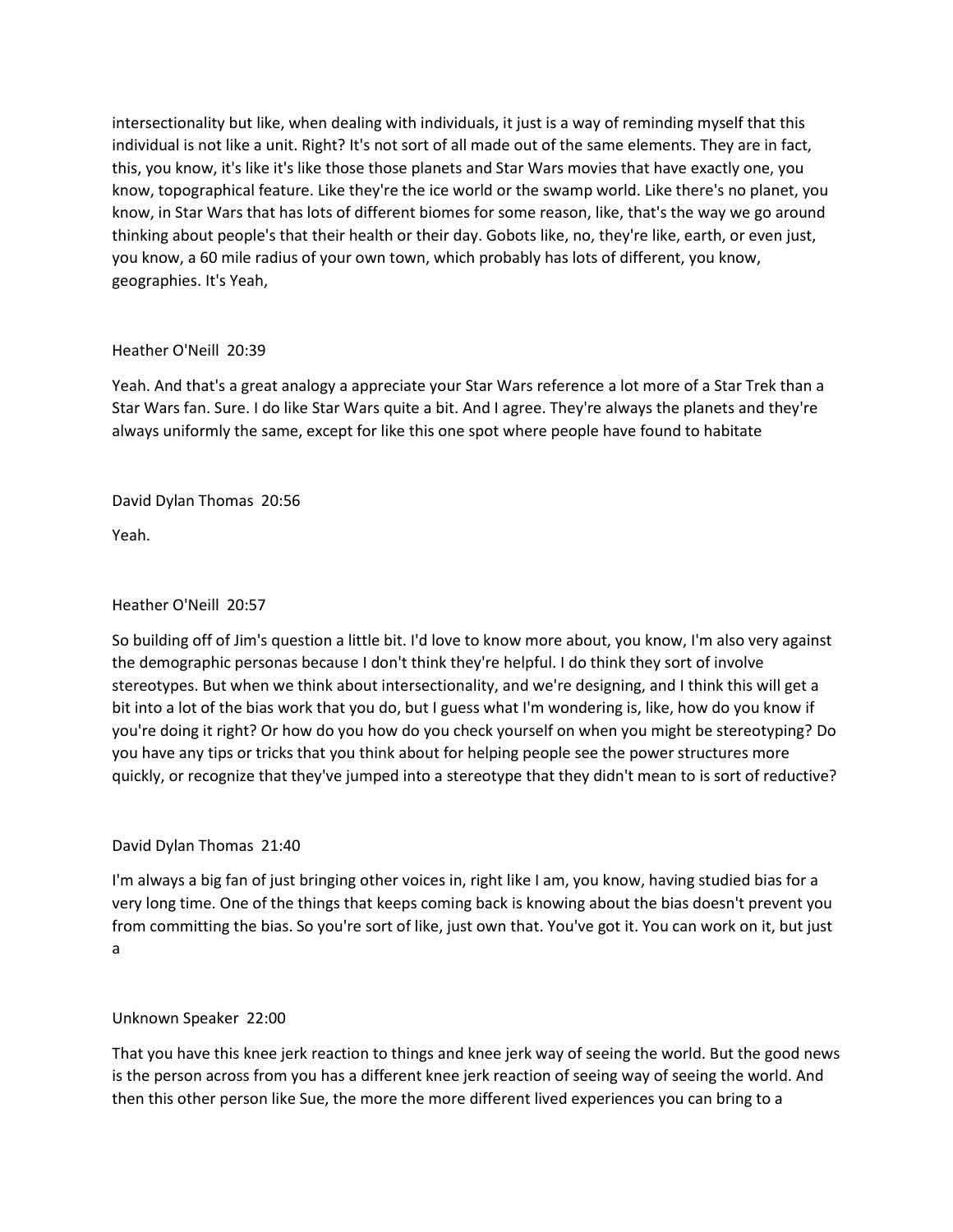question, the more deeply you can think about that question, right? The more fleshed out that design will be so a big fan of things like the idea of Red Team Blue team, which is to say, have a blue team who's going to be your you know, rather than all design team, they're going to do the research, they're going to sort of build the the idea of the products maybe even get as far as a wireframe or some just way to conceptualize it. But before you really commit, you know, struggle resources to are you stuck building a prototype or anything, you have a red team who comes in for one day, and the red team's job is to go to war with the blue team and pick up pick it apart and have that extra perspective that the blue team doesn't have because they're so in love with their their idea and they're kind of locked into a confirmation bias. The red team can come in fresh and be like, Well wait, did you think about this or do you think about you know, this one will population or do you think about this unintended consequences, blah, blah, blah. So I'm a big fan of that approach. And whether that's literally getting a red team in or just literally bringing someone in who has zero contacts and say, hey, look at this, this looks right to you, you know, just getting that outside perspective. The other method I'm really a big fan of is called speculative design, which is where it's basically like black mirror. You just take an idea. And then you tell a story about it going horribly wrong. Right? You tell a story about what would happen if you put it in the hands of real human beings with all their weaknesses, and all their you know, or the real world develops power structures, right? Like, I think I tweeted once that anybody who's working on a new technology, by law should be required to write a black mirror episode about that technology.

### Heather O'Neill 23:43

I think that's a really interesting and a really smart way to do it. A lot of the things we do with our clients is stress test this and so we say, you know, okay, it's sort of like what you were saying, although we've never called it speculative design, as we say, you know, how can I use this in the worst way possible, how can I make this go horribly, horribly wrong? And who gets hurt by that? Yeah. And how do we prevent that from happening? How do we prevent bad players from having power to cause that kind of harm?

#### Unknown Speaker 24:12

Exactly. And like even that veil of ignorance thing I was talking about before, like you can apply it to products and say, okay, you know, this product will be perfect when, no matter who I am, I'm okay with this being in the world, right. Mike Montero talks a lot about how if you would take an Uber through the veil of ignorance, you would have designed it very differently because Uber, you know, do you want to be a woman in a world where Uber Uber exists the way it does? Do you want to be a cab driver in a world where Uber just the way it is, you want to be Uber driver even in the world, in a world? Yeah, right. Like pick all those different roles and see if you can find where it was, whoo, it's not so great to be this person if this product exists.

Heather O'Neill 24:47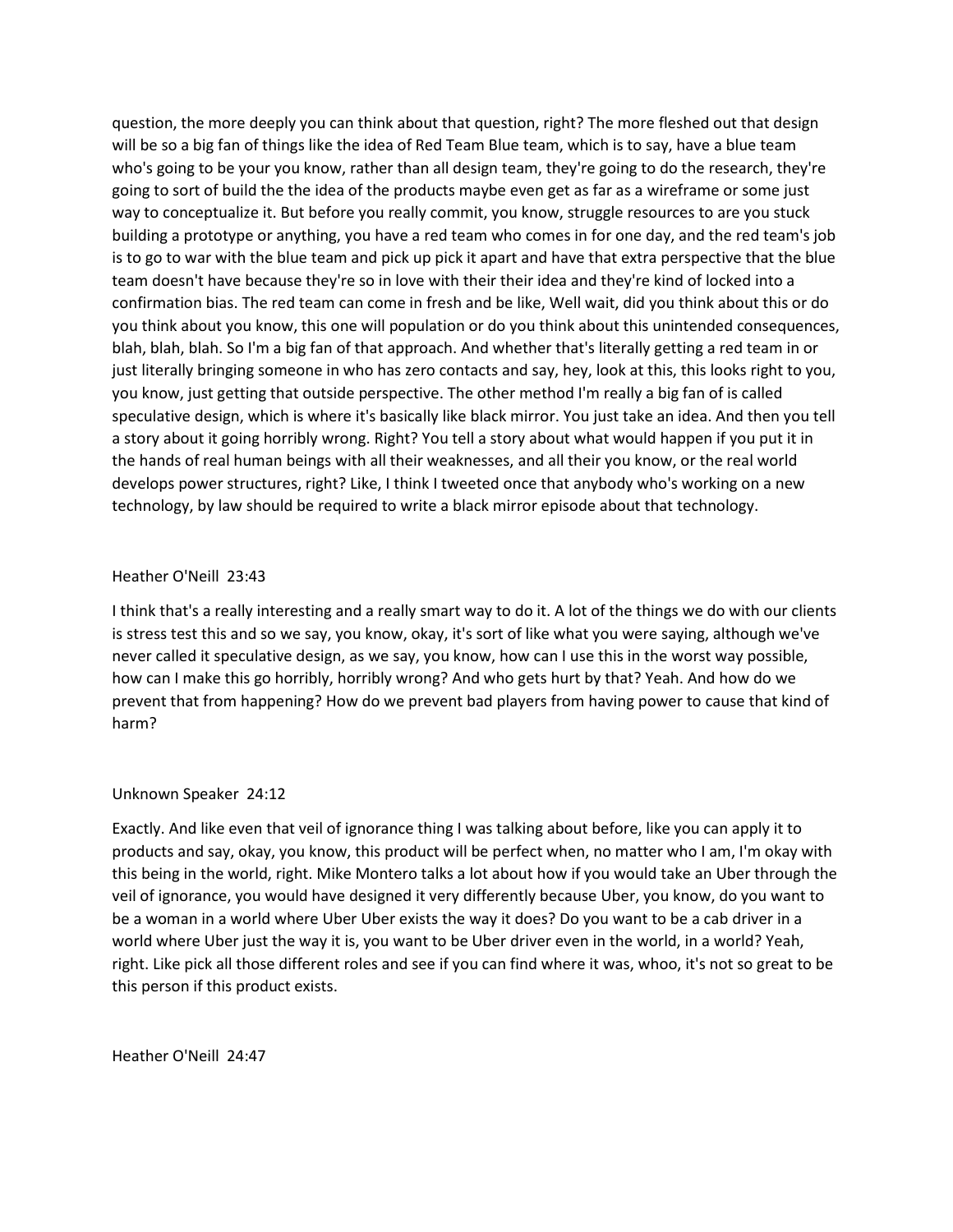Well, even the latest stuff that so I never have jumped on the bandwagon and I'm very glad that I didn't. But they they've been working on self driving cars, and the designers are the program was literally programmed it to hit people not in the crosswalk because it didn't ever tell them not to. And it did it hit someone going like 30 miles an hour and she flew across the road. It was a big news story a couple weeks ago. And nobody on the team saw she not all people walking crosswalks maybe we shouldn't make sure that it's always avoiding obstacles they thought only in crosswalks, or only at intersections, I guess. But it's wild to me that that got tested in the real world and actually physically caused harm. like

### Unknown Speaker 25:34

yeah, I mean, that's the thing that's that's the stakes, were starting to realize we're playing with threat like in the early days of Agile in the sort of move fast and break things thing. Like the the notion at its core was pretty simple, right? It's like, you know, try stuff out as quickly as possible to see what's wrong with it. That's actually a very, very old idea. It's part of one of the foundational aspects of Japanese car waking was, you know, catch errors early. Before They get out into the world, but we kind of like reified that a bit and how we don't think about move fast and break things, as you know, move fast and break insignificant things that aren't going to kill anyone. We just think of it as just move fast to break things. Like we kind of forgot the context of that statements, and

Heather O'Neill 26:15

breaking things that are bad.

#### Jim O'Neill 26:16

Yeah, exactly. You can sort of imagine one of the Uber folks on that team, you know, saying basically, Well, technically, the problem of recognizing obstacles outside of a crosswalk is too hard. So we're going to move that to v2. And that's acceptable.

# Unknown Speaker 26:33

Yeah, there's so much we could do a whole other episode or two or three on like AI. Moral hazard of gameplay like

Heather O'Neill 26:41

oh, I have feelings there.

Unknown Speaker 26:42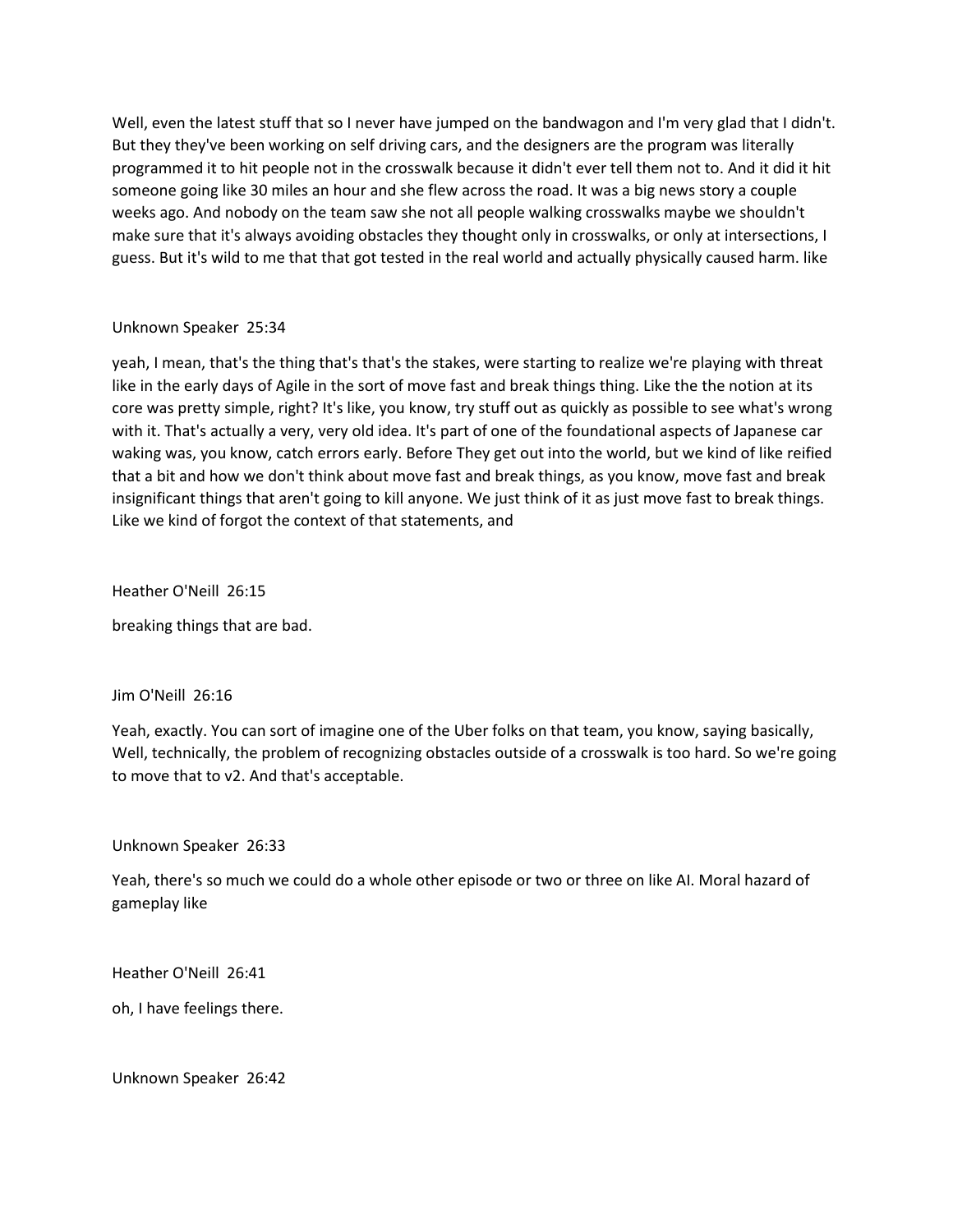There's there's so many I'll just say one story because I literally just wrote about this yesterday. There was a an AI that was supposed to sort of like mimic evolution and like artificial life and so you have all these little tiny bots with all these little rules and the idea of the system is be as energy efficient as possible and they gave the bots these rules around. These are things that use energy. And these are things that give you energy. So like, eating gives you energy, right? But mating uses up energy. And then they realized that a lot of these bots were just sort of doing all this meeting and they were wondering wonder why and like, they're having all these kids like, okay, they're having these kids and then they would eat the kids. And they're like, what is happening and they realized, they find giving birth as requiring zero energy. So of course, the clever little AI is realized, Oh, we just need to have lots of kids because they don't require energy to create and then we we have a free food source and the cherry on top here and they even the the guy who was presenting this work even said it in his speech. You know, we when we were designing this didn't think of having kids as requiring energy. And we're all a bunch of dudes and I will call we have a male bias here like exactly like, surprising no one there was not a single woman on this team who I think I'm going to go on a limb here and would have been more likely to point out Oh, yeah, having kids requires a lot of energy.

#### Heather O'Neill 28:05

Yeah, it was 34 hours. So back to me on that energy consumption thing.

#### Unknown Speaker 28:11

Oh my god. But that's but that's, you know, and that's just artificial life. But that's that happens all the time.

#### Heather O'Neill 28:17

Yeah, no, it does. And actually, I know You talk a lot about bias. But I have a talk that I've given a few times called overcoming bias and design. And the answer is basically you can't so you have to get other people involved and preferably people not like you. Yeah. And preferably treat them like experts because you don't know shit. But one of the things when I was researching for the article, is about how algorithms work and how there's so much bias baked into them, and I'm not sure if you're familiar with Kathy O'Neill. She wrote a book called weapons of mass destruction. I have been meaning to read this but uh, it's fabulous. So I studied math in college. So big math nerd to begin with. And yeah, she she talks About how algorithms are bias because if you start with people building rules, because algorithms are just rules, people are biased. So their rules are going to be biased based on what they think is important or what they see as a priority. And then on top of that, when you put data in, that is also biased because we live in a bias society, your output is going to be biased unless you tell the system how to account for the bias in the data. And the example that she talks about is how I think it's in New York, but I forget which state is using sentencing algorithm to make their sentencing more fair. And what actually happened is now their sentencing is more unfair, because it looks at past sentencing. And it looks at all the data of how people are criminalized. And as I'm sure you're aware, you know, people of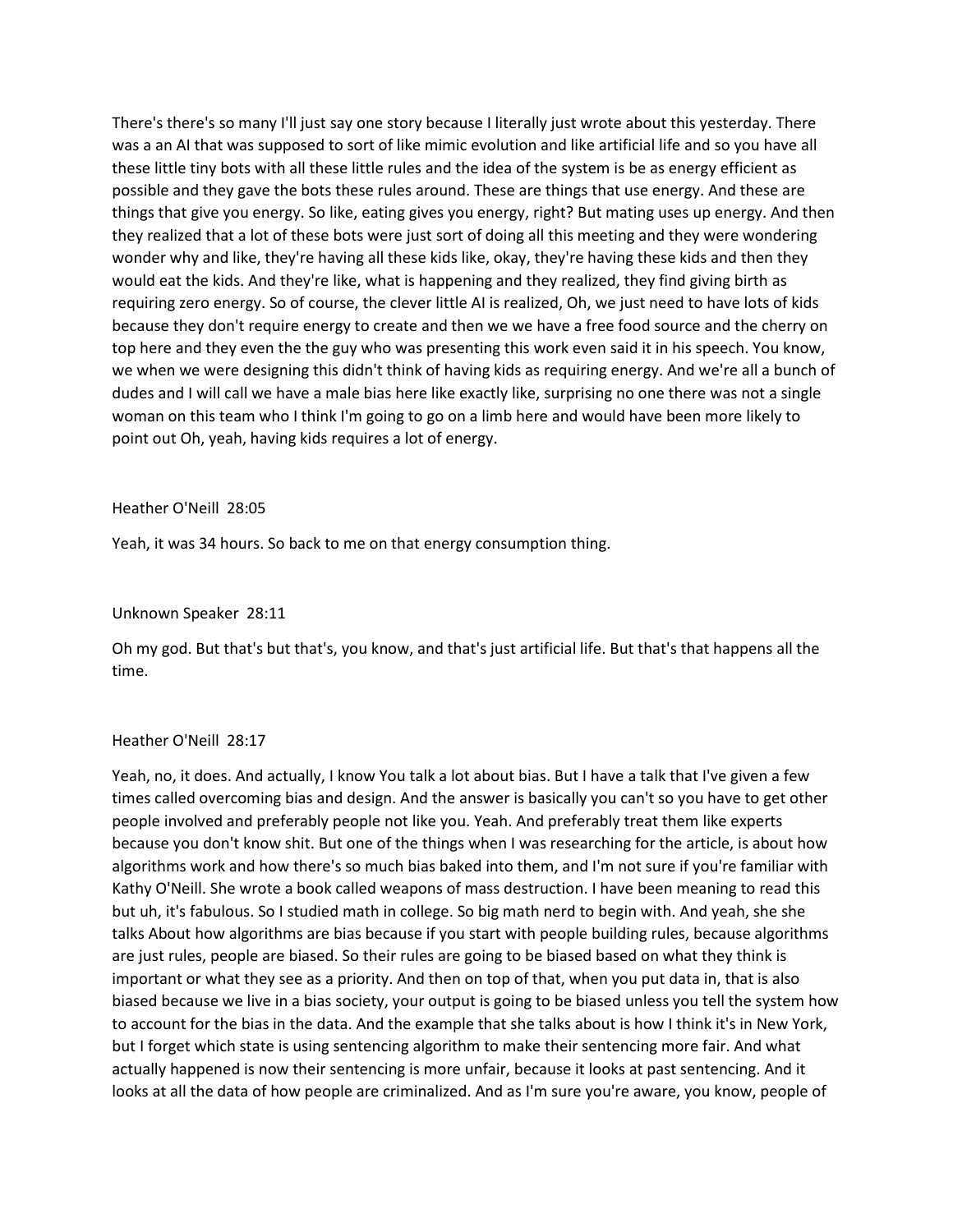color and especially black people are criminalized much more heavy than white people in our society and So this algorithm is continuing to perpetuate that. But it's the algorithm so people think it's fair. And that's one of the things that I spent a lot of time trying to explain to people is like no, algorithms can be biased. numbers can lie. Because if if they couldn't, then you could always tell me what a six means. But you can't because you need context. Yeah, to know. And so that means that numbers aren't just unbiased things you can reference and have them be good. You can manipulate them in so many ways to make them say what you want. And they have all the biases of the people who made them, who found them, who studied them, and the society that we live in. Yeah, and there's this myth around the idea that if you, if you point an AI at the world and say, go learn, it is going to somehow come up with an unbiased view of the world because after all, it's a machine. And with that, sort of neglect is the idea that you know, you've heard the phrase garbage and garbage out. Yeah. Well, I like to say the past in the past out, like, if you point the world if you point the AI at a race, racist, sexist world, it is going to spit out a racist, sexist future. Like, because you can't possibly do it.

# Unknown Speaker 31:12

Yeah, it's not interpreting that it's not thinking about intersectionality it's not thinking about systems of power, it's just looking at the outcomes of the systems of power right? When you can get an AI that actually understands context which God help us that's that's when you get to like, Skynet but but once it's able to understand that level of complexity understand like show me the actually understand systems of oppression, right, then I'll show you like an AI that's going to give you like the world you want. I'm a big I'm a big fan of saying that we should be lying to AI. We should be showing AI the world's we want and start saying like, you know, here's a bunch of instead of showing you the whole world, I'm just going to show you a bunch of black female scientists so that you record in your computer brain that black female equals scientists and scientists equals black female Right, because if I just put you at the world we've got that systemically makes that makes that less likely. Then you're just going to say, Oh, that's the way it is. That's the way it should be.

# Heather O'Neill 32:10

Exactly. And even the Google auto responder thing where it was having language processing and auto completing words and sentences, and they they quizzed it with like analogies, and it was, you know, man is too and then it filled in computer programmer. And then as woman is too and it filled in homemaker. Yeah. And it's like, yeah, who didn't see that coming? Oh, I love you. Hey,

# Unknown Speaker 32:39

let's talk my favorite little like, again, cherry on top. I already cherry on top of all that is that there was recently an article about the language processing

David Dylan Thomas 32:48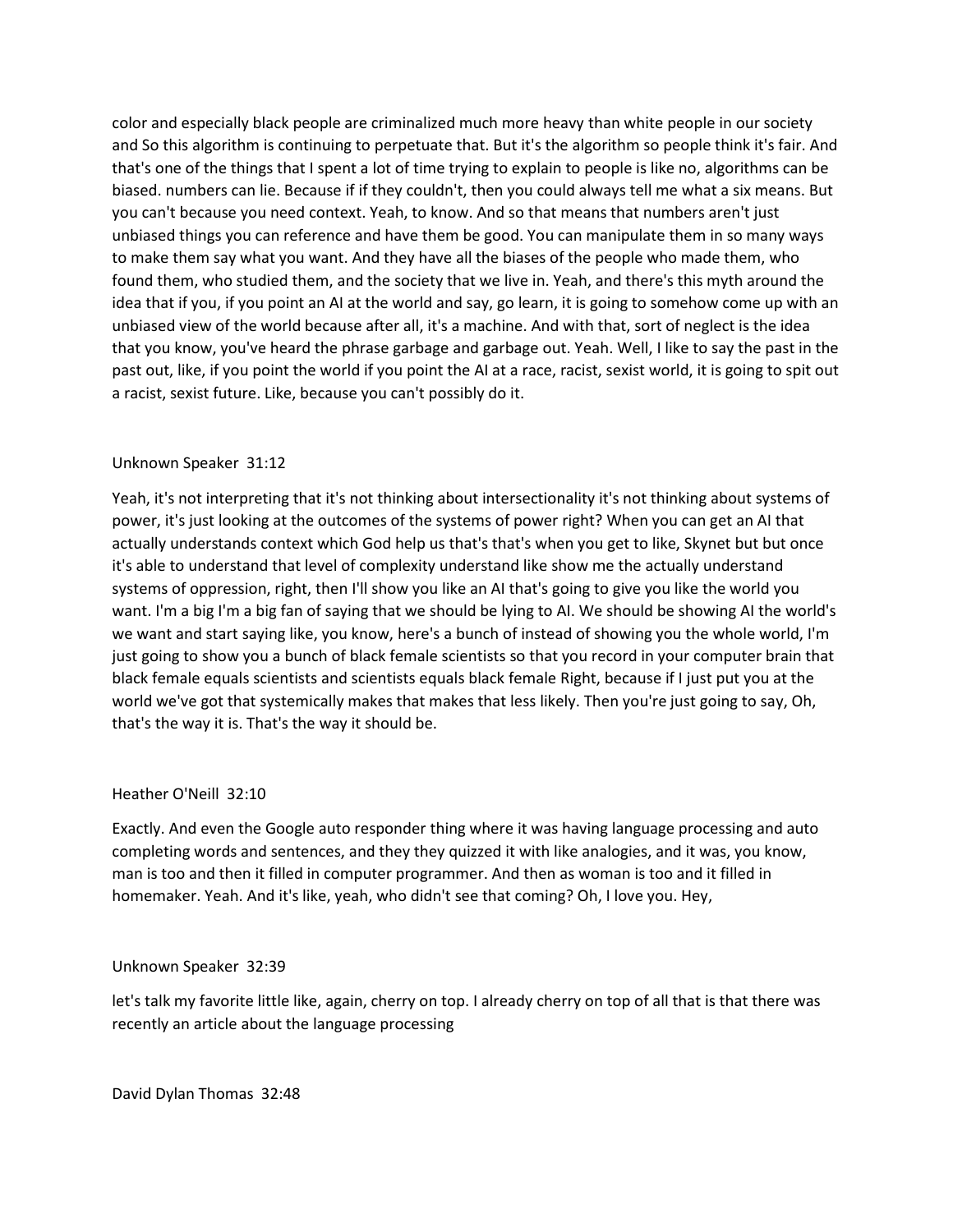algorithms. And, like many of them, just as an inside joke are named after Sesame Street characters, but all the ones they mentioned, at least for me and after male Sesame Street characters, like there's a

# Happy.

# Heather O'Neill 33:01

Color Me unsurprised. We. So I have a five year old daughter. And you know, we'll read stories with her. And ever since she was little, I've just changed the gender of everybody in the book to she no matter what, because she couldn't read. So she didn't know the difference. And now that she's learning to read, she's correcting me. And I'm like, No, because I don't want everybody in your book to be boys because there's like, one character at most in any given book. That's not a boy. And it's really, really frustrating. And we've gone out of our way to find better literature for her. But she comes home with books from the library at school and all this other stuff and people get her presence and it's like, nobody thought that maybe we shouldn't have for these penguins be a boy and one girl with eyelashes and a pink bow. It's like sending so much message to her. When she came home and said, the girl has eyelashes I'm like, Look at daddy, you know he has eyelashes too. And so it's it's so hard to counteract that and it starts

So Young and we don't even think about it. I mean...

# Jim O'Neill 34:03

She's learning exactly the same way that the algorithms are learning.

# David Dylan Thomas 34:06

That's actually a really good point, right? Like, just looking at the world as it is like, and accepting it. Right. Like that's, that's, that's how that's what computers do I know better. Yeah. And that and so and syncing with ai ai is your children. They don't know better. Yeah, right. No five year olds as a deep understanding of the systems of oppression, you know, nor nor would they, so we have to actively work and it's, it feels like such an uphill battle. And so if you're not doing that with your AI, you're never going to overcome the bias. You're just going to reinforce it.

# Unknown Speaker 34:38

I mean, that's something we've tried to actively do with Karen, that 11 year old named Karen and at some point, we realized he had asked us a question about famous female scientists and between me and my wife, who was in fact a female scientist, she's a pediatric neuropsychologist. We only came up with like three. And we're like, Okay, this is a problem. So we bought, like the big book of female